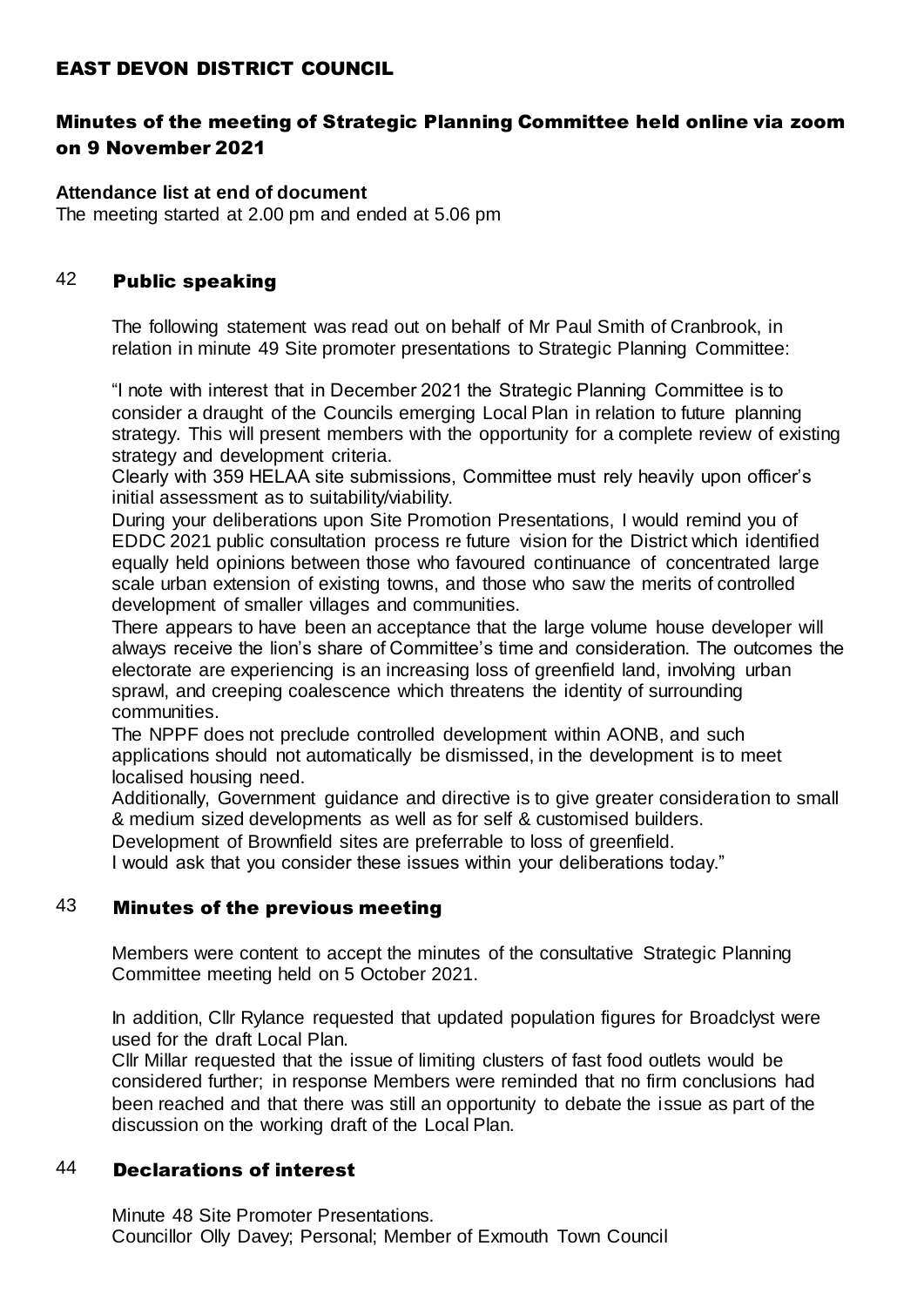Minutes 48 and 49 Councillor Jess Bailey: Personal; Member of Devon County Council Minutes 47 to 50 Councillor Mike Howe; Personal; Member of Bishops Clyst Parish Council Minute 47 Exeter Local Plan Issues Councillor Eleanor Rylance; Personal; Resident and Member of Broadclyst Parish **Council** Minute 49 Coastal Change Councillor John Loudoun; Personal; Ward Member of Sidmouth Rural that includes coastline Minute 49 Coastal Change Councillor Paul Millar; Personal; Ward Member of Exmouth Halsdon that includes coastline

## 45 Matters of urgency

None.

## 46 Confidential/exempt item(s)

None.

## 47 Exeter Local Plan Issues

The Committee received a report outlining the proposed response to consultation by Exeter City Council on their new Local Plan. The report detailed the responses to the consultation questions, deemed as appropriate to provide as a response. The consultation document did not raise any specific issues as causing direct concerns for East Devon; however the Service Lead for Planning Strategy and Development Management highlighted the response to question 4 of the consultation.

The committee debated:

- Concern over impact of any planned development on the edge of the city, particularly in terms of protecting landscape that fell within the District but could be impacted by development on the District border. In response, the Service Lead reminded the Committee that Exeter City Council were not yet consulting on specific sites. An idea of what could be in their draft Local Plan could be gleaned from their published document Liveable Exeter (2019) available at [www.liveableexeter.co.uk](http://www.liveableexeter.co.uk/) ;
- Include in the response to ECC that there should be reference to developing a travel plan that looks to resolve the issues around access to the M5; and to look to work with ECC and DCC in helping to improve the commuter routes into and out of Exeter;
- Clyst Valley Regional Park needs protection from any city border development;
- Increase tower blocks in city to reduce commuting.

**The Strategic Planning Committee noted the proposed response to the Exeter City Council Local Plan Issues consultation, with comments raised through discussion at committee.**

## 48 Site Promoter Presentations to Strategic Planning Committee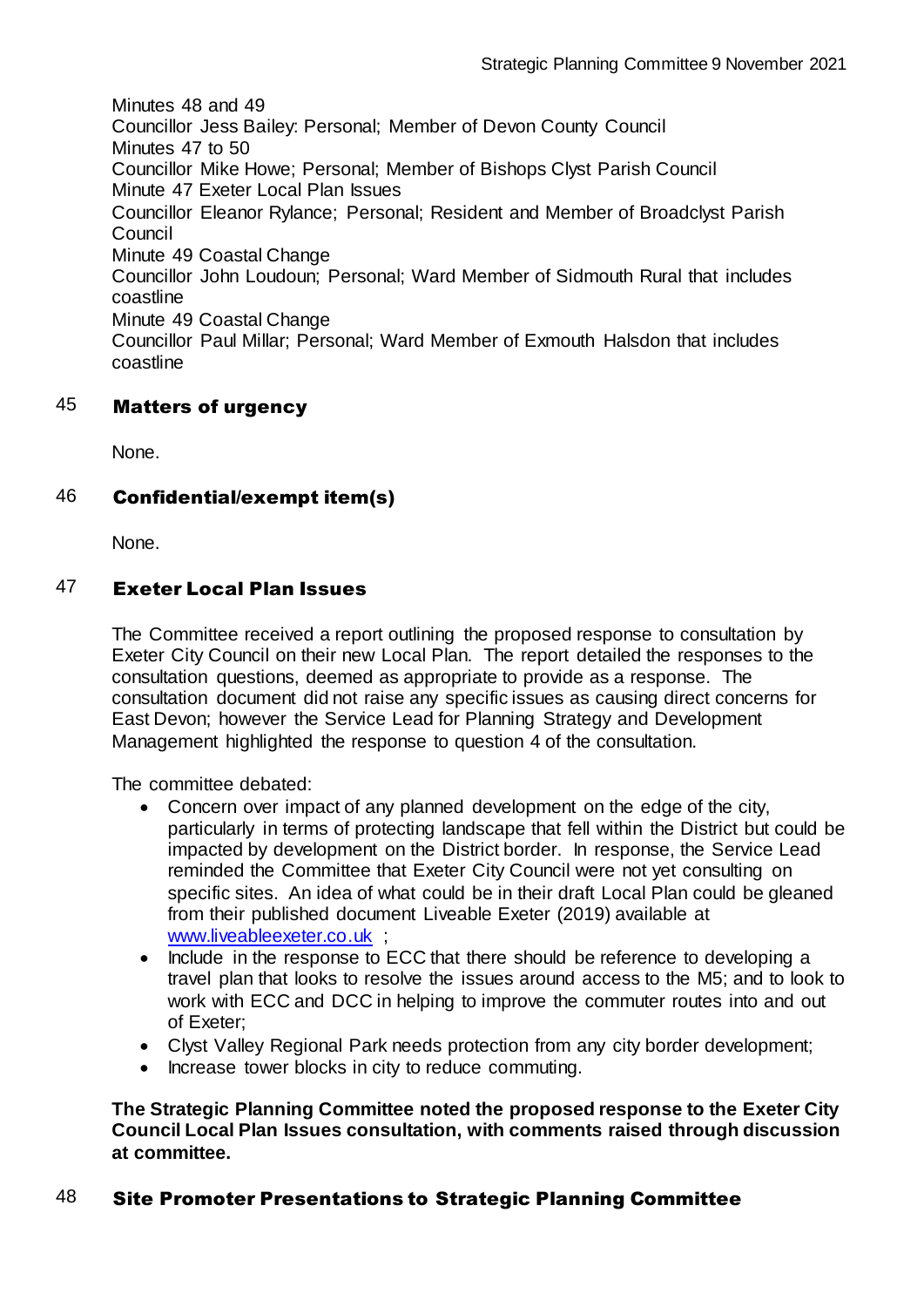The report before the committee set out the rationale for accommodating requests by developers to present to the committee their proposals. The timetable, although later than originally planned, was felt to be a better fit for hearing proposals after the committee had considered the working draft of the Local Plan.

The committee considered the meeting format of receiving the presentations, and criteria for those presentations in order to maximise the benefit of the event.

The committee discussed:

- Flexibility on amount of time per presentation, as some sites may require more detail and questioning;
- If the criteria for assessing sites could include the advanced provision of infrastructure;
- Give every opportunity to all those putting sites forward, in order to evidence clearly at inspection stage of the Local Plan that full consideration has been given;
- Welcomed the event being run virtually; suggestion of earlier start to fit more into a single day;
- Focus on mid-scoring sites:
- Run over more than one day as necessary

A separate issue, although not directly related to the agenda item, was discussed following a request by Cllr Howe for any development in the West End to be held back until the extensive sewage issues were resolved by South West Water. He outlined the experiences of raw sewage by his constituents, and his efforts to seek further information from SWW through a meeting with them and the local MP.

Discussion on this issue covered:

- Sympathy with residents in many areas of the District where the sewage system was not adequate to cope with demand and storm events;
- Urgent issue to resolve for residents now, and to plan for future development, particularly relating to the Blue Ball pumping station;
- Preventing sites coming forward at the West End would have implications for the five year land supply and the remainder of the District;
- Importance in discussing future growth with all key stakeholders, so that work to resolve the issue would also offer up solutions to deal with rise in demand as the District population increased, and ensure that the necessary infrastructure was in place for that growth;
- Issues were apparent for large scale works on sewage systems across the District;
- Taking a motion to full Council on the issue;
- Referring SWW to the Scrutiny Committee;
- Ensure robust policy in Local Plan on sewage disposal.

**The Strategic Planning Committee noted the proposed arrangements for a Special Strategic Planning Committee meeting to hear presentations from developers and site promoters of sites being considered for allocation in the new Local Plan, with the addition of holding the meeting over two days and with focus on those middle ranking sites following site suitability scoring.**

#### 49 Coastal Change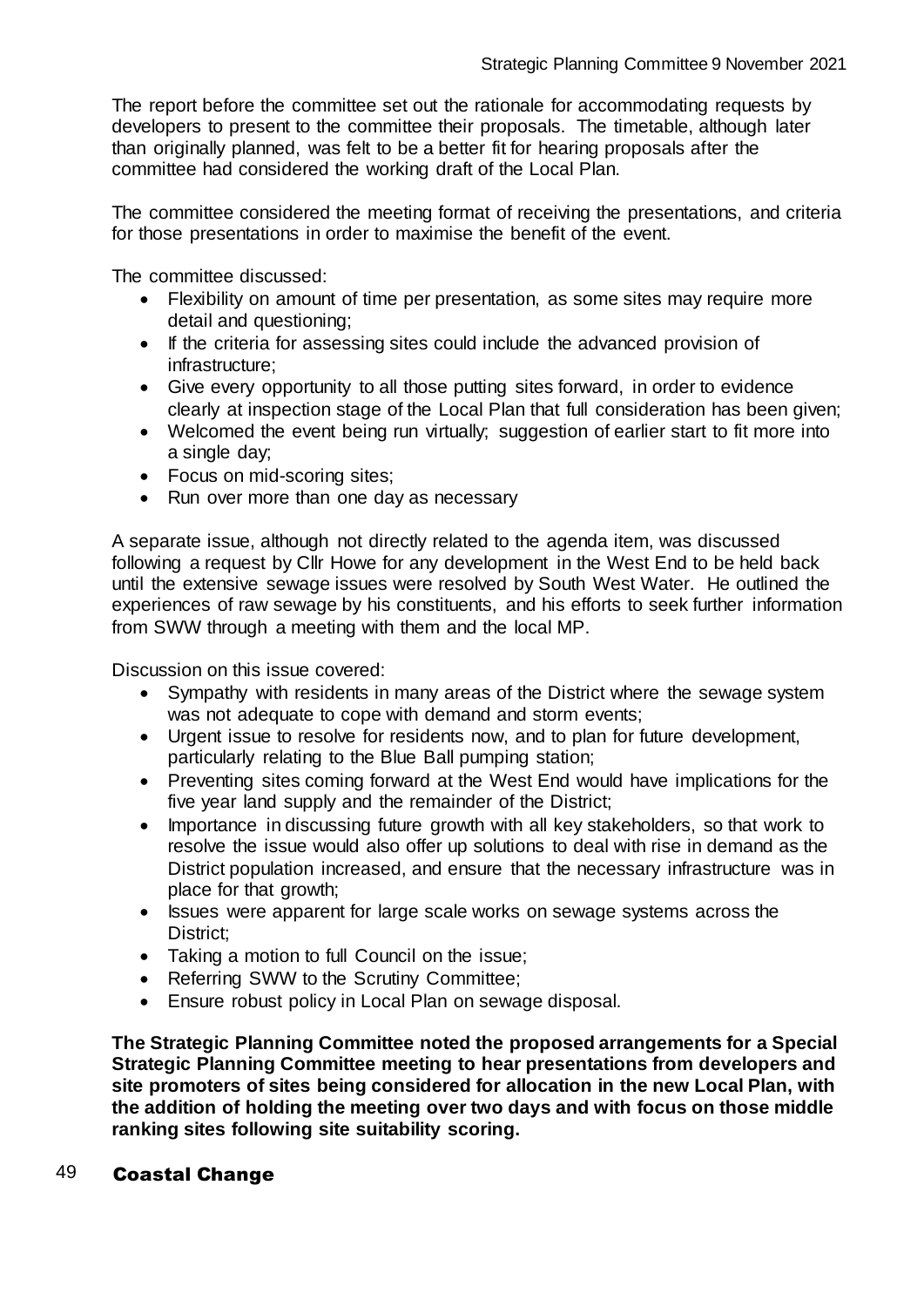The committee were presented with a planning policy topic paper on coastal change, for the purpose of obtaining feedback, specifically on formulating policies for Coastal Change Management Area's (CCMA) required under the NPPF, which will be part of the Local Plan. Such policies should look to guide what development will be appropriate in areas at risk of coastal change, and deal with any associated actions, such as facilitating roll back or safeguarding essential infrastructure.

The topic paper set out best practice policy extracts, and potential CCMA policy scenarios.

The debate covered:

- Data from Plymouth University covered a worse case scenario;
- Beach Management Plans were being developed to provide engineering solutions for flood protection and to slow cliff erosion;
- A supplementary planning guidance document on this issue could be developed once the Local Plan was adopted or at least submitted for inspection;
- IPCC recommend that no building should now take place on coastlines; should the authority look to standards set in other countries whereby living accommodation is on the first floor or higher;
- Could the housing number figure be renegotiated in light of the restricted area for development due to AONBs and coastline limitations? In response, the Service Lead advised that he was unaware of any authority that had successfully challenged their housing allocation.

**The Strategic Planning Committee noted the Coastal Change topic paper and provided feedback to inform the development of coastal change policies in the draft Local Plan.**

# 50 Local Plan Climate Emergency Policy Approaches

The committee received a report outlining measures for action in response to the climate crisis. The proposed approach for policy in the new Local Plan covered:

- Raising standards for new development
- Encouraging renewable energy and battery storage
- Making use of existing opportunities for utilising waste heat
- Tackling embodied carbon
- Adaption to the effects of climate change
- Implications for neighbourhood planning

The Portfolio Holder for Climate Action and Emergency Response outlined to the committee her views on the approaches required, including:

- All developers to build properties to a high level of energy efficiency, particularly because any retrofit to existing buildings is of high cost;
- Mandatory walking and cycle paths
- Include tree planting as requirement for the benefit of wildlife corridors
- Welcomes approach for embodied carbon, seeking to abolish the demolition of existing buildings so that existing foundations are utilised;
- Avoiding development on flood zones

Debate included:

Differing forms of batteries available, such as compressing and releasing air;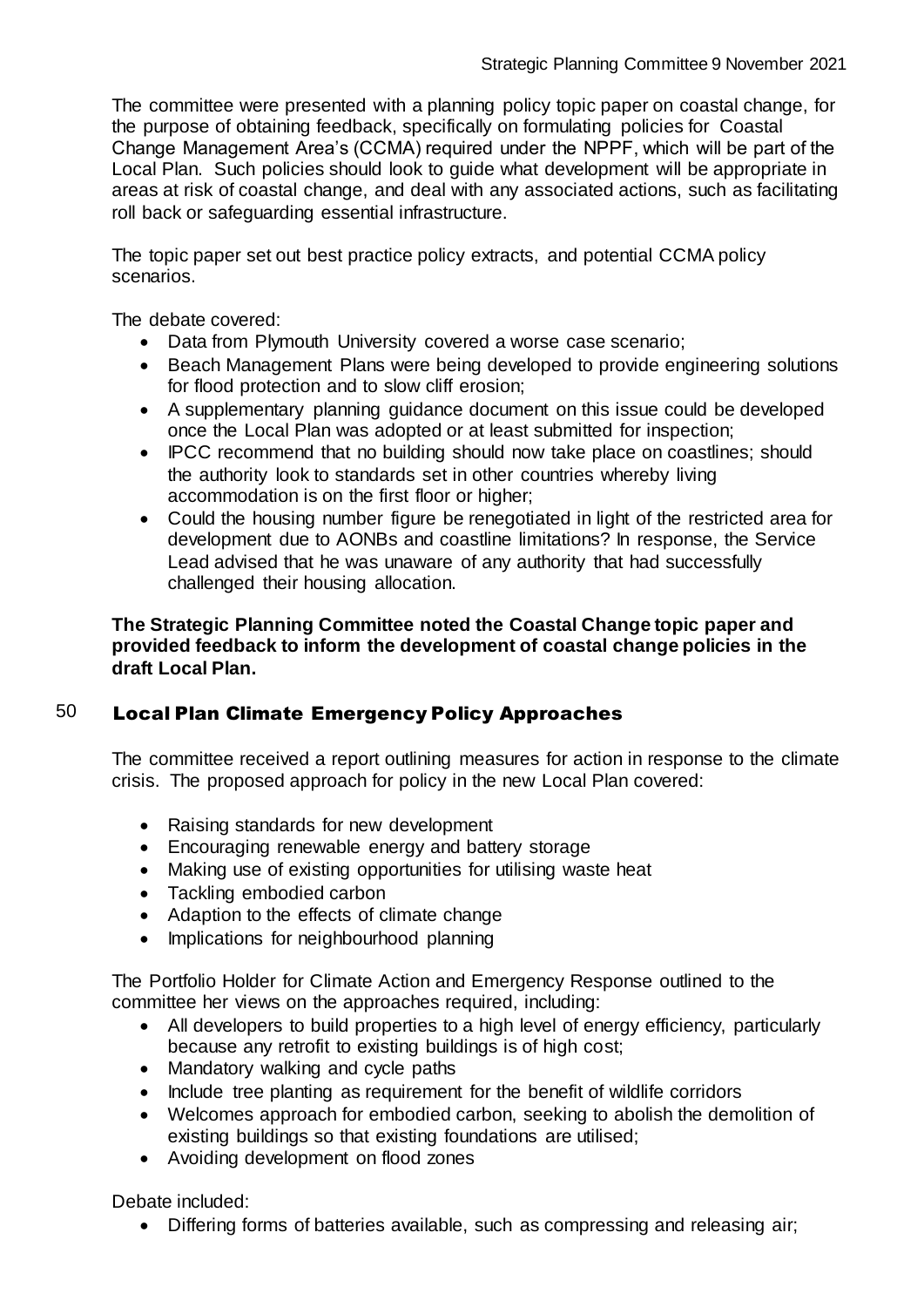- Electric cars were only part of a solution, and hydrogen combustion engines were the way forward for larger vehicles and plant and machinery;
- Concerns regarding zoning of solar and wind locations, as having a map of areas where solar and wind options could be considered was concerning to rural residents; utilising roof areas on existing buildings was a better option. In response, the setting out of location of such areas was explained as a requirement under the NPPF and the location related to where there was connectivity to the grid as well as suitable conditions for optimum energy production. Control over what could be delivered in those zones would be through a criteria based policy; there was also reference to solar panels on roofs within the proposed approach;
- Promotion of solar panels on roofs should be undertaken before considering further solar farms within the countryside;
- Community solar schemes exist in some areas of the District and should be encouraged further for future schemes;
- Higher building standards would lessen the need for energy from district heating networks;
- Travel plan requirements for new developments should include walking and cycling routes, as well as integration with public transport networks; a holistic approach was required to planning transport options for the future;
- Further development of the proposed approaches should be fully considered by the relevant Portfolio Holders;
- Include other means of carbon capture into the Local Plan; the committee were reminded that any plans relating to marine life did not fall into the remit of the Local Plan; control through the planning process could not provide for all climate actions – as an example, planning a forest would not require planning permission;
- Recent Government consultation on building standards suggests that these may fall to building regulations and therefore the standard can be improved further, but an outcome on this is still awaited;
- District heating systems are promoted because they provide the infrastructure to enable them to connect to other renewable energy sources as they become available;
- NPPF is not currently that ambitious for climate actions; any draft Local Plan must comply with the NPPF;
- Look to include microgeneration from water sources such as rivers where possible;
- Look to retain planting schemes around solar farms so that wildlife benefit increases over time. Such schemes should include detail on biodiversity net gain;
- Limit the scale of commercial anaerobic digesters. In response the committee were informed that further research would be required in order to establish what an acceptable scale would be;
- Further debate and finessing of the proposed approaches was still possible as the draft Local Plan was progressed.

#### **1. The Strategic Planning Committee notes the initial approaches to tackling the climate emergency through the local plan as set out in the report subject to amending the approach suggested under section 5 on Encouraging renewable energy and battery storage as follows:**

"5.5 It is proposed that in order to maximise opportunities for delivering renewables and provide certainty to the industry, suitable areas for solar and wind energy are proposed. This approach was also strongly supported in the Issues and Options consultation and it would equate to a significant uplift in support for renewables, which matches the